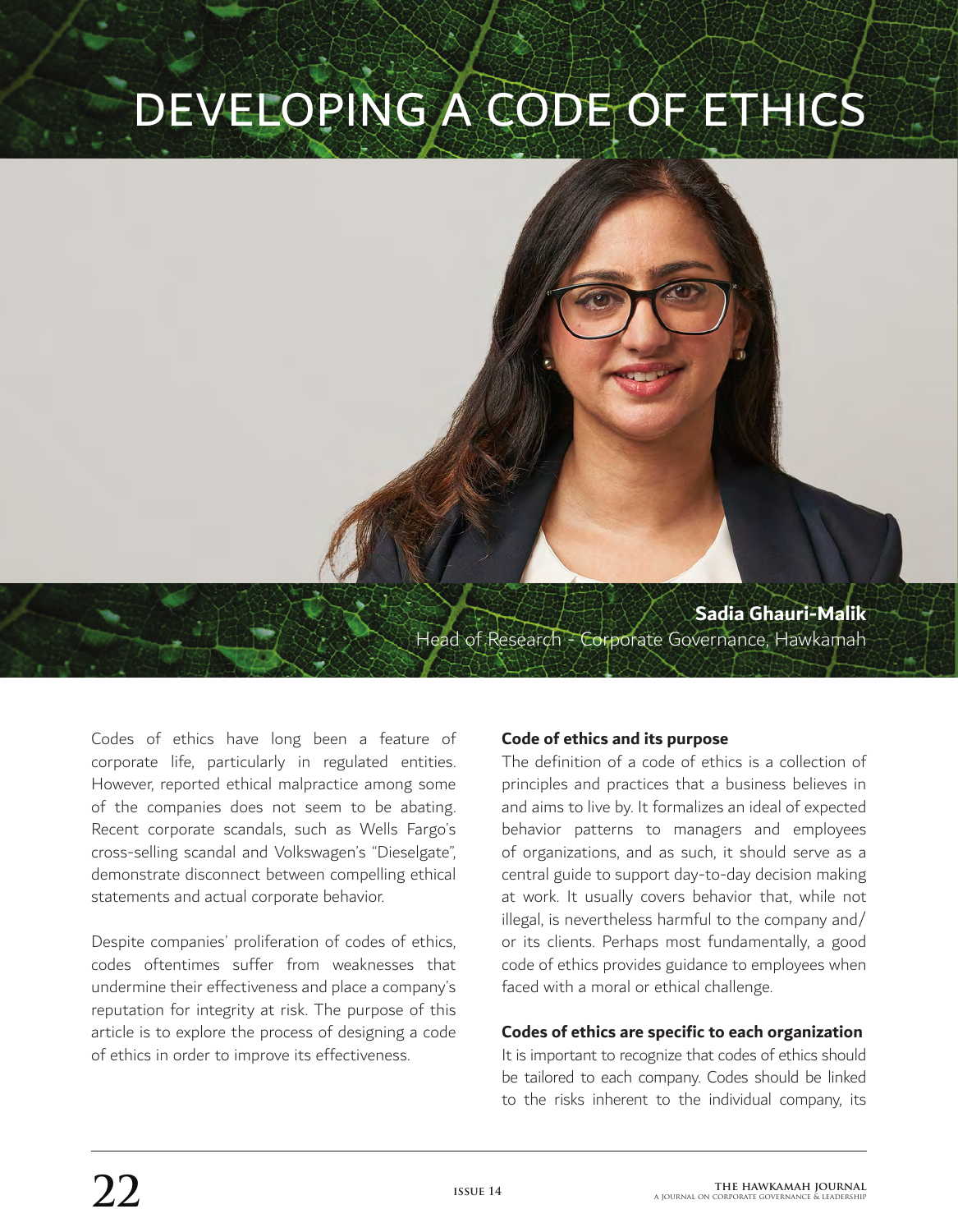markets and its operations. For example, a bank will have different risk areas than a pharmaceutical company.

When developing or reviewing a code of ethics, it is important to set the context. This should include elements such as what has gone wrong in the past, what else could go wrong, what guidance should be offered to employees and what are the grey areas in the business.

The code should also be reflective of the company's stakeholders and addressed to their needs. For example, should the code of ethics be targeted to employees only, or should it also include other stakeholders such as suppliers (or should there be a separate code of ethics for suppliers).

### **Board support is fundamental**

Corporate values, ethics and culture are matters of governance. Without senior leadership endorsement, embedding a code of business ethics is unlikely to be effective.

Boards should specifically oversee the development of the code of ethics, and formally appoint a senior manager to supervise that development.

But board engagement should not stop at merely overseeing the code development. It is fundamental that boards set the right tone at the top and demonstrate their ownership of the code. Boards should also make clear to the rest of the organization that the code not only addresses employee behavior but also the behavior of board members.

## **Define values**

The code of ethics should be based on values, and these values and their relative emphasis are likely to differ between organizations. For example, in a government institution, the following principles would be appropriate (based on the Seven Principles of Public Life):

**Selflessness:** Decisions must be taken with due regard for the public interest.

**Integrity:** Those governed by the code must not allow themselves to be placed under any obligation to people or organizations that might try inappropriately to influence them in the performance of their duties.

**Objectivity:** Actions and decisions must be taken impartially, fairly and on merit, using the best evidence and without discrimination or bias.

**Accountability:** Those governed by the code are accountable for their decisions and actions and must submit themselves to the scrutiny necessary to ensure this.

**Openness:** Decisions must be taken in an open and transparent manner. Information should not be withheld from the public unless there are clear and lawful reasons for doing so.

**Honesty:** Those governed by the code must be truthful.

**Leadership:** All those governed by the code must exhibit these principles in their own behavior. They must actively promote and robustly support the principles and be willing to challenge poor behavior wherever it occurs.

## **Consult widely**

A multi-disciplinary and cross-functional group should lead code development. Groups of employees and other key stakeholders can help identify risks to corporate culture and business conduct and consider potential vulnerabilities arising from these risks and can usefully assist in defining and reviewing code content.

If employees are not consulted as part of the code development, it is less likely that it will cover all important areas in which ethical issues can arise. Similarly, if they are not part of the process, the resulting code may feel irrelevant to them and not reflecting their experiences.

It would be equally beneficial for companies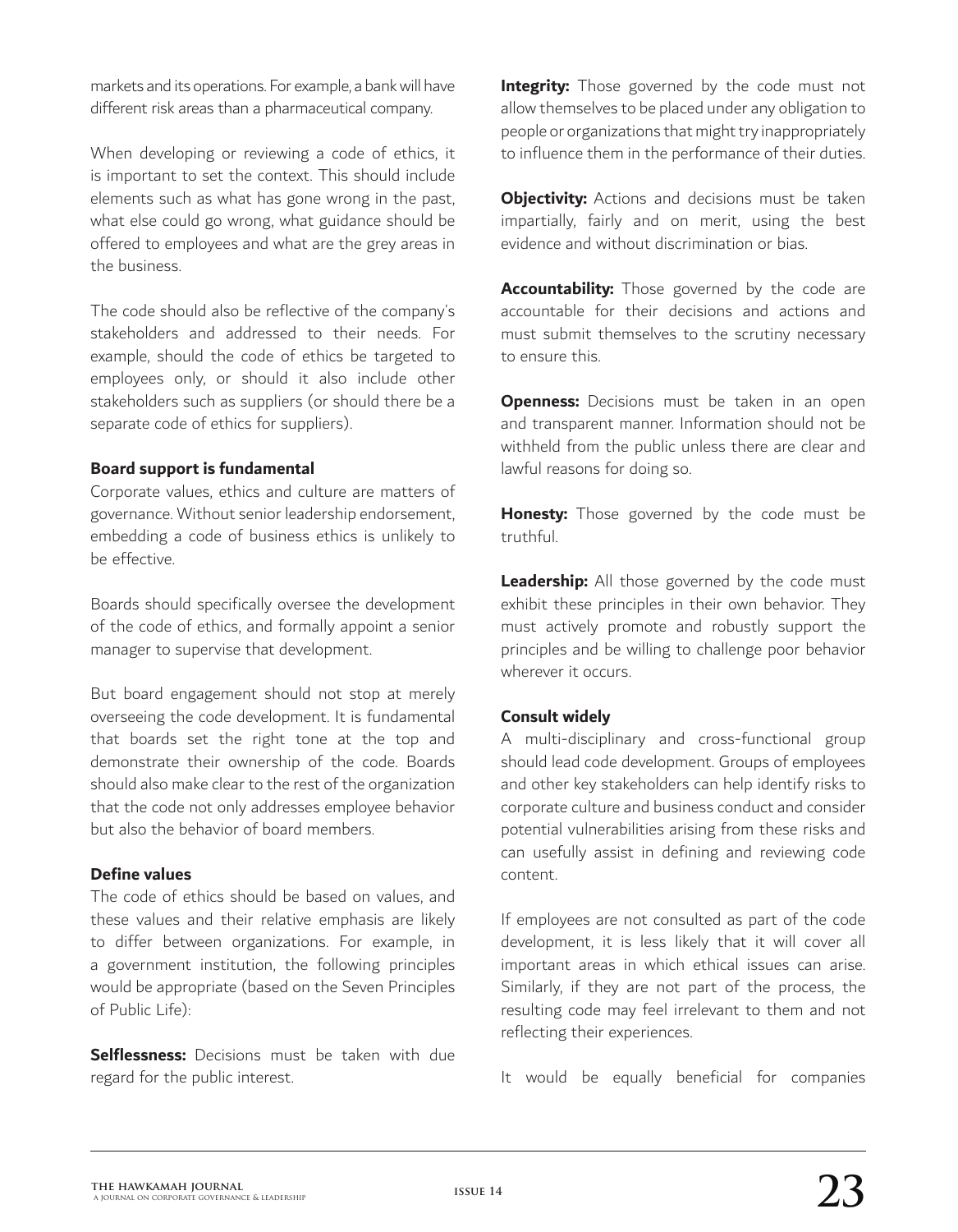to consult external parties such as customers, regulators, investors, and communities on what ethical risks and opportunities it might face. The consultation process can help better inform the company about its ethical profile.

## **Draft the code**

A well-written code of conduct clarifies an organization's mission, values and principles, linking them with standards of professional conduct. The code should be written in a language and style that is universally comprehensible. When developing a code, the range of users that must be considered might include junior employees, middle management, senior executives, board members and etc.

Another key element is that it should be as practical as possible, as opposed to vague or legalistic. It should clarify how the company's values translate into everyday decisions, behaviors and actions.

A good practice is that the code of ethics provides practical examples of situations that require decisionmaking to help employees do the right thing when faced with problems that could result in misconduct.

The code of General Motors, for example, includes a decision-making model that employees can follow when facing ethical dilemmas. Nokia's code identifies potential red flags for employees in specific situations, while Unilever has included lists of "Musts" and "Must Nots" that employees can refer to for clarification about the company's expectations.

The code cannot address all of an organization's ethics needs, nor can it answer every ethical question or issue that may arise. Therefore it would be important that the code includes a section on where employees can go for advice and guidance.

## **Test the code**

Before launching the code of ethics, companies should run trials on the code and gain an understanding of how well it works in practice. This testing could be limited to a cross section of departments or operations, and this should be done to assess the code's usefulness and clarity as well as to identify any major obstacles.